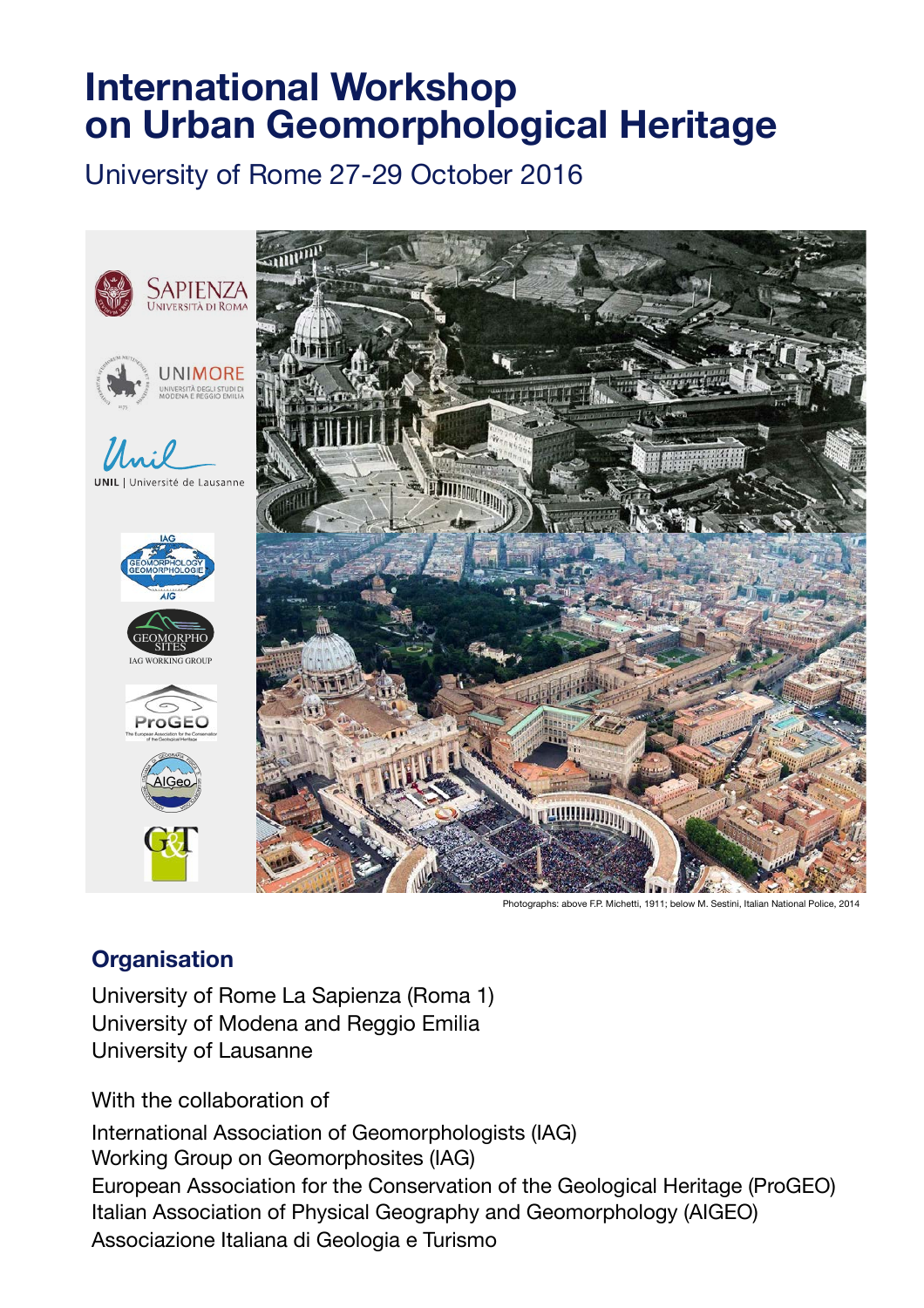# **Organizing Committee**

**Alessia Pica**, University of Rome La Sapienza **Paola Coratza**, University of Modena and Reggio Emilia **Emmanuel Reynard**, University of Lausanne **Sirio Ciccacci**, University of Rome La Sapienza **Maurizio Del Monte**, University of Rome La Sapienza **Paola Fredi**, University of Rome La Sapienza **Francesca Vergari**, University of Rome La Sapienza

# **Scientific Committee**

**José Brilha**, University of Minho **Paola Coratza**, University of Modena and Reggio Emilia **Maurizio Del Monte**, University of Rome La Sapienza **Paola Fredi**, University of Rome La Sapienza **Christian Giusti**, University of Paris-Sorbonne **Fabien Hobléa**, University of Savoie Mont-Blanc **Jiun-Chuan Lin**, National University of Taiwan **Elvidio Lupia Palmieri**, University of Rome La Sapienza **Piotr Migoń**, University of Wroclaw **José Luis Palacio Prieto**, National Autonomous University of Mexico **Mario Panizza**, University of Modena and Reggio Emilia **Alessia Pica**, University of Rome La Sapienza **Emmanuel Reynard**, University of Lausanne **Maria Luisa Rodrigues**, University of Lisbon **Mauro Soldati**, University of Modena and Reggio Emilia **Francesca Vergari**, University of Rome La Sapienza

# **More information**

Alessia Pica University of Rome La Sapienza, alessia.pica@uniroma1.it

Paola Coratza University of Modena and Reggio Emilia, [paola.coratza@unimore.it](mailto:paola.coratza@unimore.it)

Emmanuel Reynard University of Lausanne, [emmanuel.reynard@unil.ch](mailto:emmanuel.reynard@unil.ch)

Website: [www.unil.ch/igd/2016/iwugh-rome](http://www.unil.ch/igd/2016/iwugh-rome)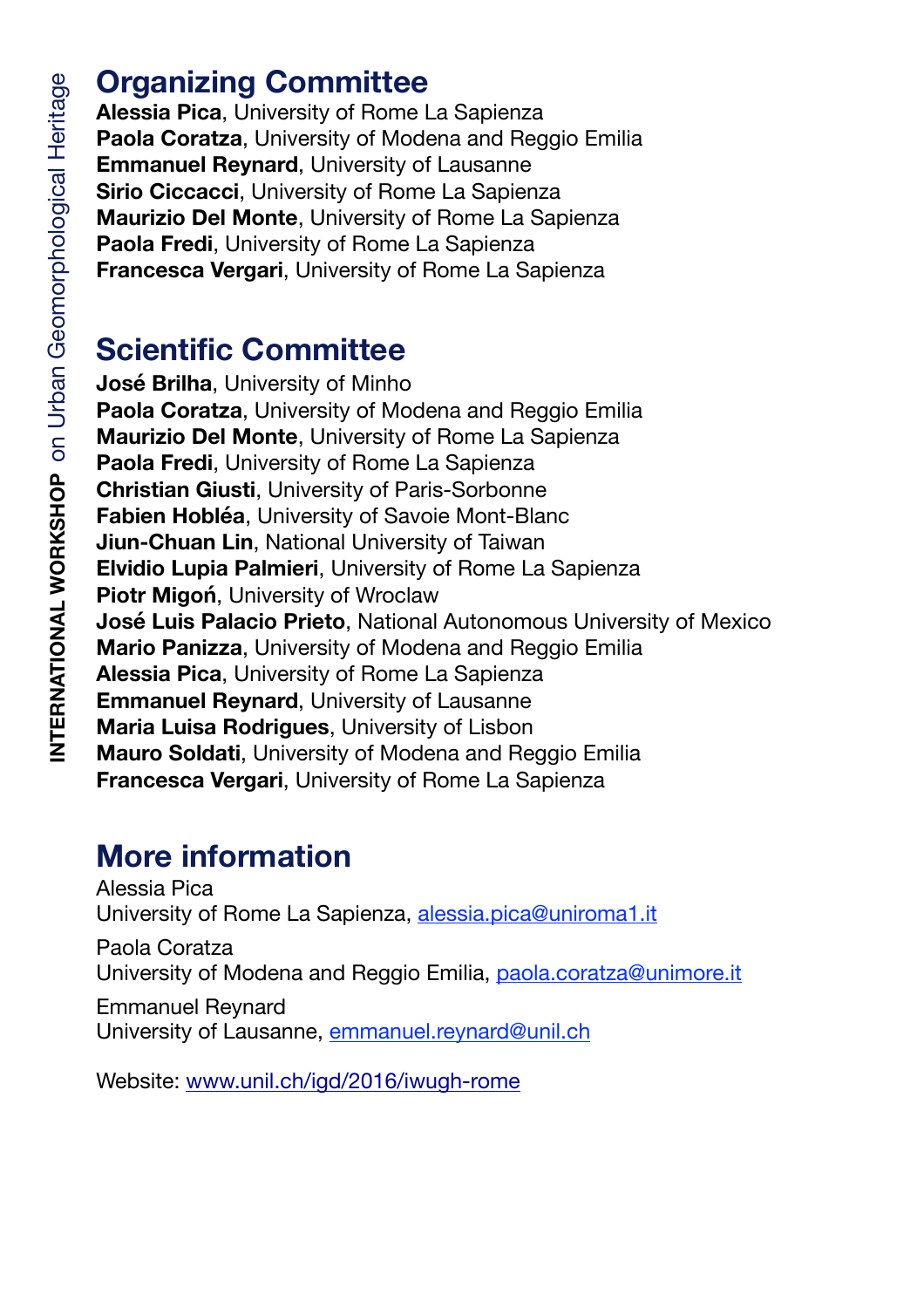# **Objectives of the Workshop**

The human presence on the Earth increased as ever during the last two centuries and so the people migration from countryside to cities. This led to an intense urbanization of some areas, which were affected by important landscape transformation. Today's landscape is the result of gradual changes, which had to be adapted on the earlier morphology. The analysis of historical changes can help understanding how transformations will develop in the future. The evolution of urban landscapes is also interesting from a cultural point of view, and urban geomorphological heritage is often the base for the development of geotourism.

The workshop will focus on the following topics:

- geomorphological analysis in urban environment
- methodologies for the assessment and mapping of urban geomorphosites
- urban geotourism
- interpretation and popularization of urban geomorphosites
- relationships between cultural and geomorphological heritage in cities
- conservation of geoheritage and urban growth
- geoheritage and urban planning

# **Public**

This workshop is intended for both academics (geographers, geologists, geomorphologists,...) and urban planners and decision makers.

# **Venue**

University of Rome La Sapienza (Roma 1), 27-29 October 2016

## **Language**

English (without translation)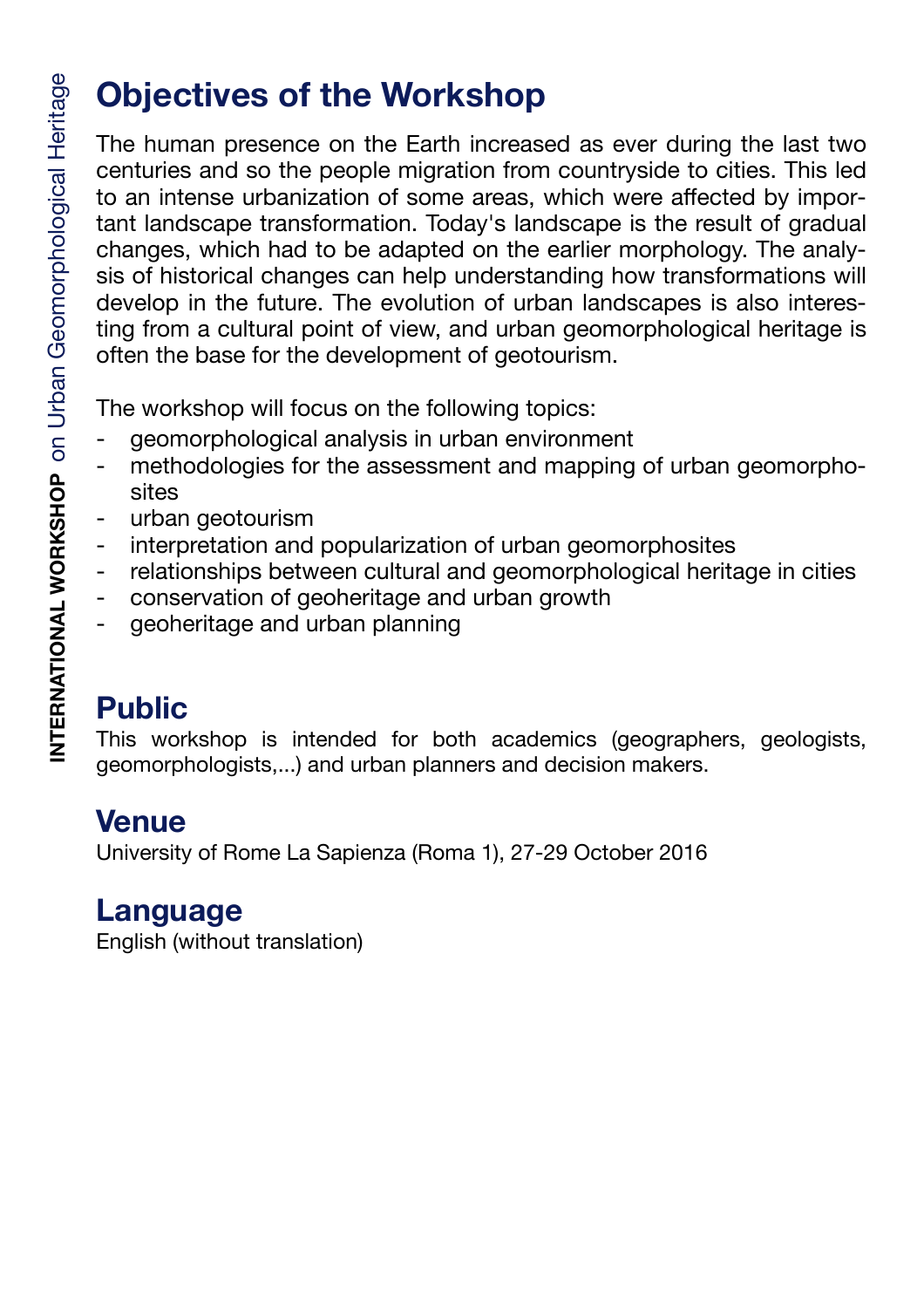## **Intensive Course Thursday 27 October 2016 "Methods for the analysis of urban geomorphology and geomorphological heritage"**

The course is focused on the methods (e.g. historical document analysis, digital data analysis, geomorphological mapping applied to urban areas, geomorphosite assessment and mapping) that can be used for assessing the urban geomorphological heritage.

It develops as a one-day practical atelier, with

- computer lab work (half day): attendants will learn how to realize a geomorphological map of a small urban area in which a peculiar landform presents values to be assessed as geomorphosite. The exercise will be developed in GIS environment and different kinds of data will be overlaid (historical and recent topographical maps, geological maps, multitemporal aerophotos). The attended results will show anthropogenic transformations of the area and geomorphological aspects recognizable;
- fieldwork in Rome (half day): attendants will survey the area analized in the morning (we will reach the area by public transport, tickets are provided). The field work will focus on the landform to be assessed as geomorphosite. Some materials of historical, archaeological, photographic, and artistic interest will be provided. Materials and direct observation will allow attendants to fill the geomorphosite assessment card. The exercise will request the attendants to focus on the peculiar evaluation of scientific and additional values of urban landforms.

## **Program:**

Registration 09:30 Mapping exercise 10:00 - 12:30 (a coffee break is organised) Standing lunch 12:30 - 14:30 Fieldwork 14:30 - 17:00

The number of participants is limited (20) and young researchers have the priority. A GIS skill is preferable, candidates kindly indicate their ability (none, base, advanced) on the registration form.

Registration fee: 30€ (material, lunch, transport). Payment by bank transfer, see registration form.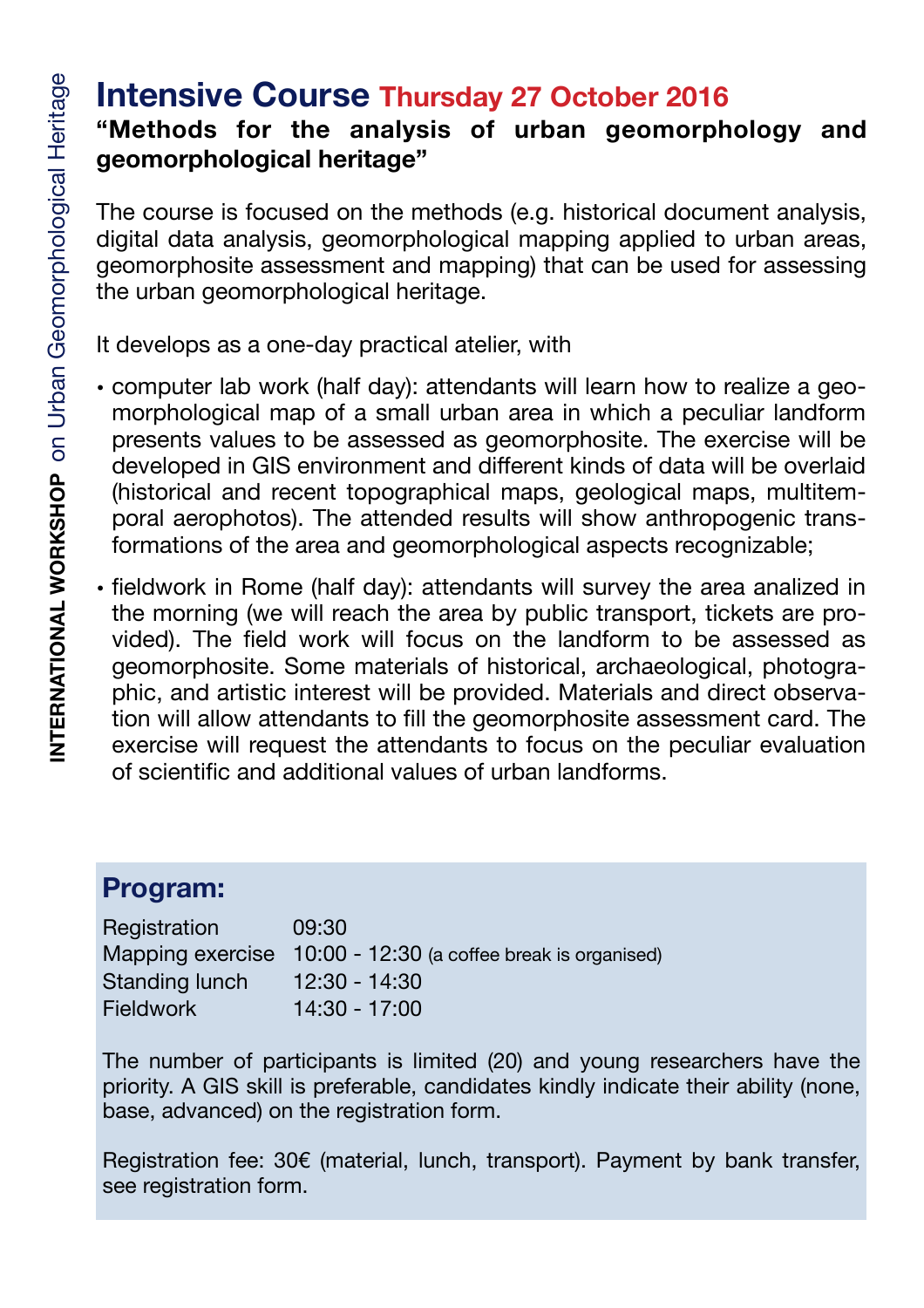## **Workshop Friday 28 October 2016 "Research and methods on urban geomorphological heritage"**

#### **09:00 – 09:30 | Opening Ceremony**

- Gabriele Scarascia Mugnozza, Head of Earth Sciences Department, University of Rome La Sapienza
- Mauro Soldati, Vice-President International Association of Geomorphologists (IAG)
- Paola Coratza, Chair IAG Working Group on Geomorphosites
- Paola Fredi, Executive Board Italian Association of Physical Geography and Geomorphology (AIGeo)

#### **09:30 – 11:00 | Plenary session** Chairs: P. Coratza and P. Fredi

#### **Urban geomorphological heritage: an overview of current research**

*E. Reynard (University of Lausanne), A. Pica (University of Rome La Sapienza), P. Coratza (University of Modena and Reggio Emilia)* 

#### **The contribution of geology in historic urban landscapes**

*C. Margottini, D. Spizzichino (ISPRA – Istituto Superiore per la Protezione e Ricerca Ambientale, Roma)* 

#### **The toposphere: a conceptual tool for geomorphological analysis in urban environment?**

*C. Giusti (University of Paris-Sorbonne), D. Gramond (University of Paris-Sorbonne), Y. Gunnell (University of Lyon Lumière), G. Chemla (University of Paris-Sorbonne)*

#### **The urban landscape of Rome: a mixture of geomorphological and cultural heritage**

*M. Del Monte, P. Fredi, G. M. Luberti, A. Pica, F. Vergari (University of Rome La Sapienza)* 

#### **Urban geomorphosites in the dynamic landscape – The case of the city of Wellington, New Zealand**

*P. Migón (University of Wroclav), E. Pijet-Migón (Institute of Tourism, Wrocław School of Banking)*

*11:00 - 11:30 Coffee break* 

#### **11:30 – 13:00 | Session Anthropic geomorphological evolution** Chairs: M. Del Monte and M. Soldati

#### **Geomorphology in urban coastal environment: a case study from Rapallo city (Liguria, Italy)**

*P. Brandolini, F. Faccini, G. Paliaga (University of Genoa)* 

#### **Photogrammetric modelling for urban mediaeval site mapping. A case study from Curtea de Argeș, Romania**

*B. Mihai (University of Bucharest), C. Nistor (University of Bucharest), L. Toma (University of Bucharest/GISBOX Romania SRL), I. Cârlan (University of Bucharest/GISBOX Romania SRL)*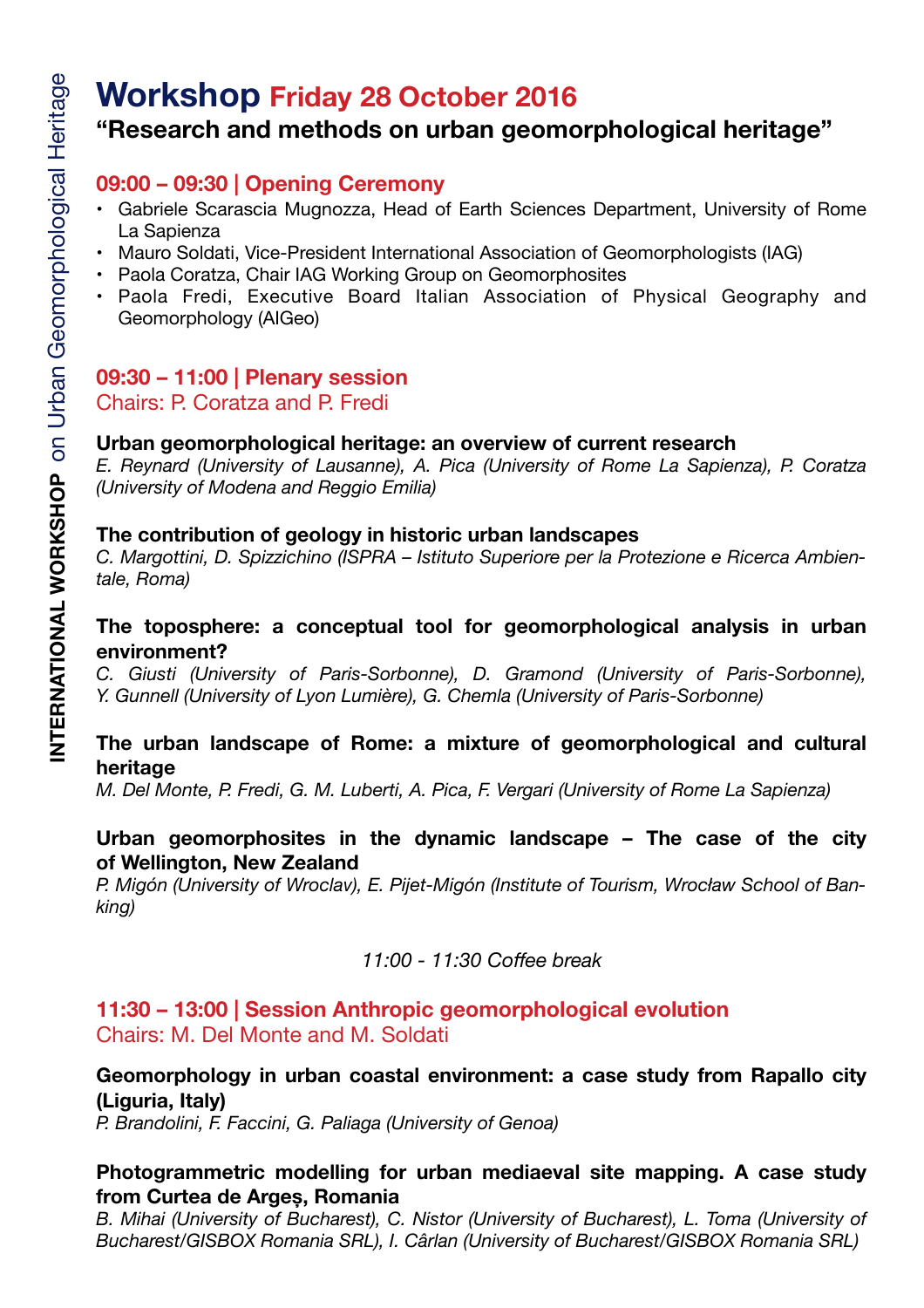#### **Geomorphological controls on the evolution of Adriatic historical cities (Central Italy), determined using contemporary maps and art**

*C. Guerra (University of Bologna), O. Nesci (University of Urbino), P. L. Dall'Aglio (University of Bologna)* 

#### **Anthropogenic mound growth and the geomorphology of historical cities in the Venetian Plain (Italy)**

*P. Mozzi (University of Padova), F. Ferrarese (University of Padova), D. Zangrando (University of Padova), M. Gamba (Museo Archeologico Nazionale di Altino), A. Vigoni (Dedalo snc, Italy), C. Sainati. (Dedalo snc, Italy), A. Fontana (University of Padova), A. Ninfo (University of Padova), S. Piovan (University of Padova), S. Rossato (University of Padova), F. Veronese (Musei Civici di Padova)* 

#### **Stone quarry in urban landscape: a feature of geoheritage. Examples from Paris and Nantes (France)**

*B. Commentale (University of Nantes)* 

*13:00 - 14:30 Lunch* 

#### **14:30 - 16:00 | Session Urban Geomorphosites**  Chairs: A. Pica and C. Giusti

#### **When Man build landforms: Artificial landforms and fictive cities as a new urban heritage**

*C. Portal (University of Poitiers)* 

#### **A tale of a city, through its urban landscape and cultural heritage in the heart of Europe: The case of Oradea (Romania)**

*F. Badiali (University of Modena and Reggio Emilia), D. C. Ilies (University of Oradea), D. Castaldini (University of Modena and Reggio Emilia)* 

#### **Geoheritage assessment of relief forms in a modern city – The case of Ljubljana**

*J. Tičar, B. Komac, M. Zorn, M. Ferk, M. Hrvatin, R. Ciglič (Slovenian Academy of Sciences and Arts)* 

#### **The Stones of Perugia: the art of photography and the geological assessment of a city**

*L. Melelli (University of Perugia)* 

#### **Existing and proposed urban geosites in Poznań (Poland) – Town in the river valley and on the Pleistocene morainic plateau**

*Z. Zwoliński, I. Hildebrandt-Radke, M. Mazurek, M. Makohonienko (University of Poznań)*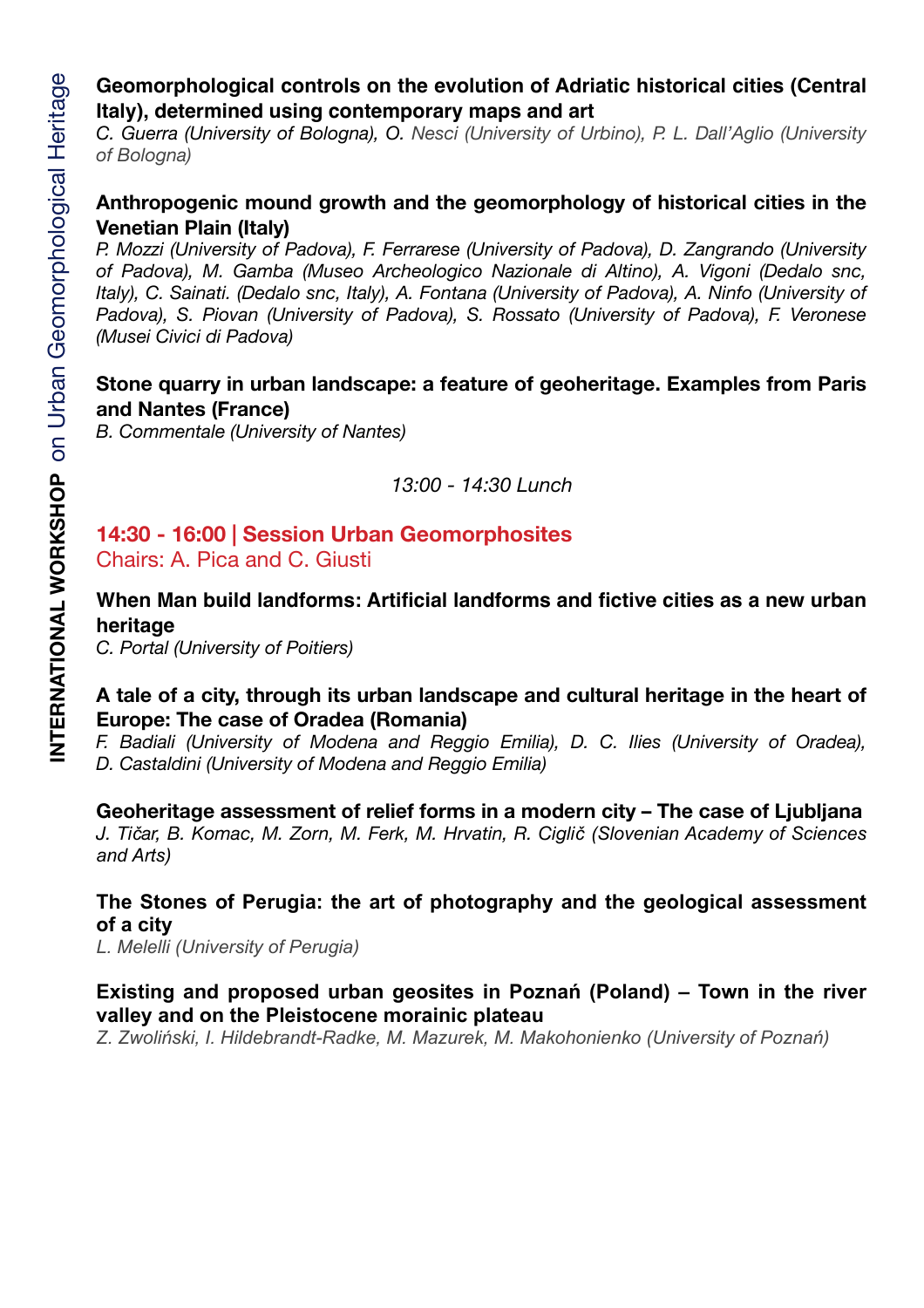#### **16:00 - 17:00 | Poster session + Coffee break**

#### **Application of geohazard assessment methods to test the security of Svalbard's coastal infrastructure**

*M. W. Jaskólski, M. C. Strzelecki, Ł. Pawłowski (University of Wrocław)* 

#### **The Macro-Tidal Rance Estuary (Britanny, France): morphogenesis and assessment of a "Man-shaped" coastal geomorphosite?**

*E. Motte (University of Rennes), M.-P. Corcuff (École Nationale Supérieure d'Architecture de Bretagne), H. Régnauld (University of Rennes), C. Giusti (University of Paris-Sorbonne)* 

#### **Integrating the geomorphological heritage. A case study in Tata Province, Southern Morocco**

*L. M'Barki (University of Ibn Zohr), M. Benssaou (University of Ibn Zohr), M. Abioui (University of Ibn Zohr), M. Allan (University of Jordan)* 

#### **City of Kielce – "The largest museum of geology under the open sky in Europe" (Holy Cross Mountains, central Poland)**

*M. Górska-Zabielska (Jan Kochanowski University)* 

#### **Mapping geomorphological and cultural heritage for geotourism development, case study: Tessaout valley in central High-Atlas (Morocco)**

*H. Bouzekraoui (University of Rabat / Sultan Moulay Slimane University), A. Barakat (Sultan Moulay Slimane University), M. Elyoussi (University of Rabat), A. Mouaddine (Sultan Moulay Slimane University)* 

#### **Urban geomorphological heritage in Cagliari City (Italy): Preliminary results**

*R. T. Melis, F. Montis (University of Cagliari)* 

#### **From Brocchi to Ponzi and Verri: A century about the mapping soil geology of Rome**

*L. Laureti, (University of Pavia)* 

#### **Interpretation and popularization of urban geomorphosites**

*M. Taabni, (University of Poitiers)* 

#### **Urban geomorphological heritage of an Alpine town: Sion (Valais, Switzerland)**

*E. Reynard (University of Lausanne)* 

#### **Urban Geoheritage and Geotourism: a neglected value to conserve and promote**

*M. L. Rodrigues (University of Lisbon)* 

#### **The cliff of Monastir (Sahel region, Eastern coast of Tunisia): example of urban planning destroying geomorphosites**

*T. Ben Fraj, F. Brahim (University of Sousse)* 

#### **Geotouristic itineraries in Bucharest city (Romania)**

*L. Comănescu, A. Nedelea (University of Bucharest)*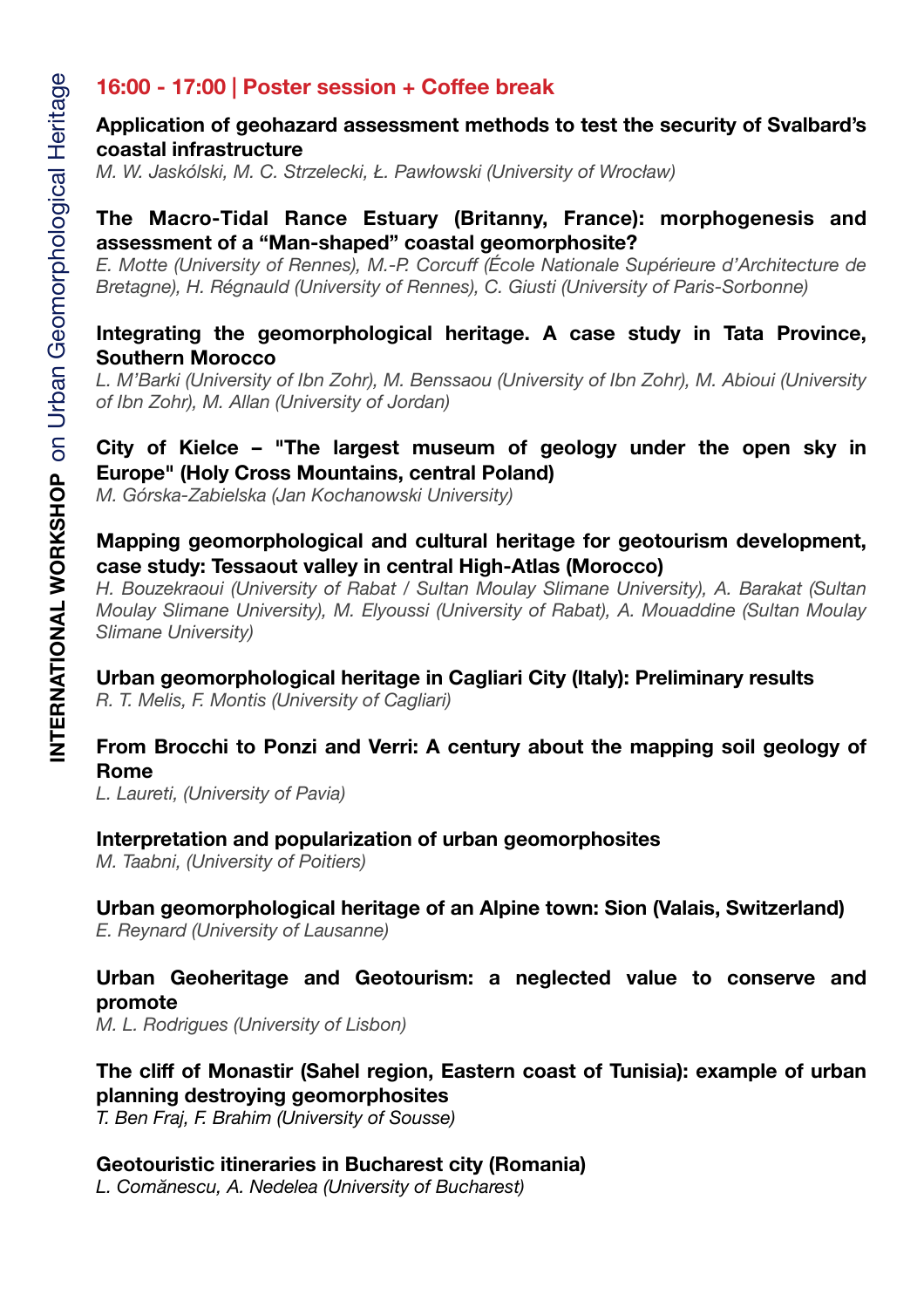# **17:00 - 18:00 | Session Geotourism**

Chairs: E. Reynard and P. Migón

#### **Geoheritage is fun! Gamification in smartphone application for geoheritage promotion**

*L. Grangier, C. Kaiser (University of Lausanne)* 

#### **The possibilities of geotourism development in a small Polish town (Pruszków, central Masovia)**

*M. Górska-Zabielska (Jan Kochanowski University), R. Zabielski (Polish Geological Institute)* 

#### **Volcanic necks in the area W of Lisbon city – A geoheritage resource for the implementation of Geotourism**

*M. L. Rodrigues (University of Lisbon)*

#### **Secondary geodiversity and its potential for urban geotourism: a case study from Brno city**

*L. Kubalíková (Czech Academy of Sciences), K. Kirchner (Czech Academy of Sciences), A. Bajer (Mendel University in Brno)* 

### **18:00 - 18:15 | Conclusion**

*E. Reynard, A. Pica, P. Coratza*

## **20:00 | Official Dinner in a typical restaurant**

## Registration fee

Workshop: 50€ (payment by bank transfer, see registration form) Official Dinner: 35€ (payment in cash at the registration desk during the workshop)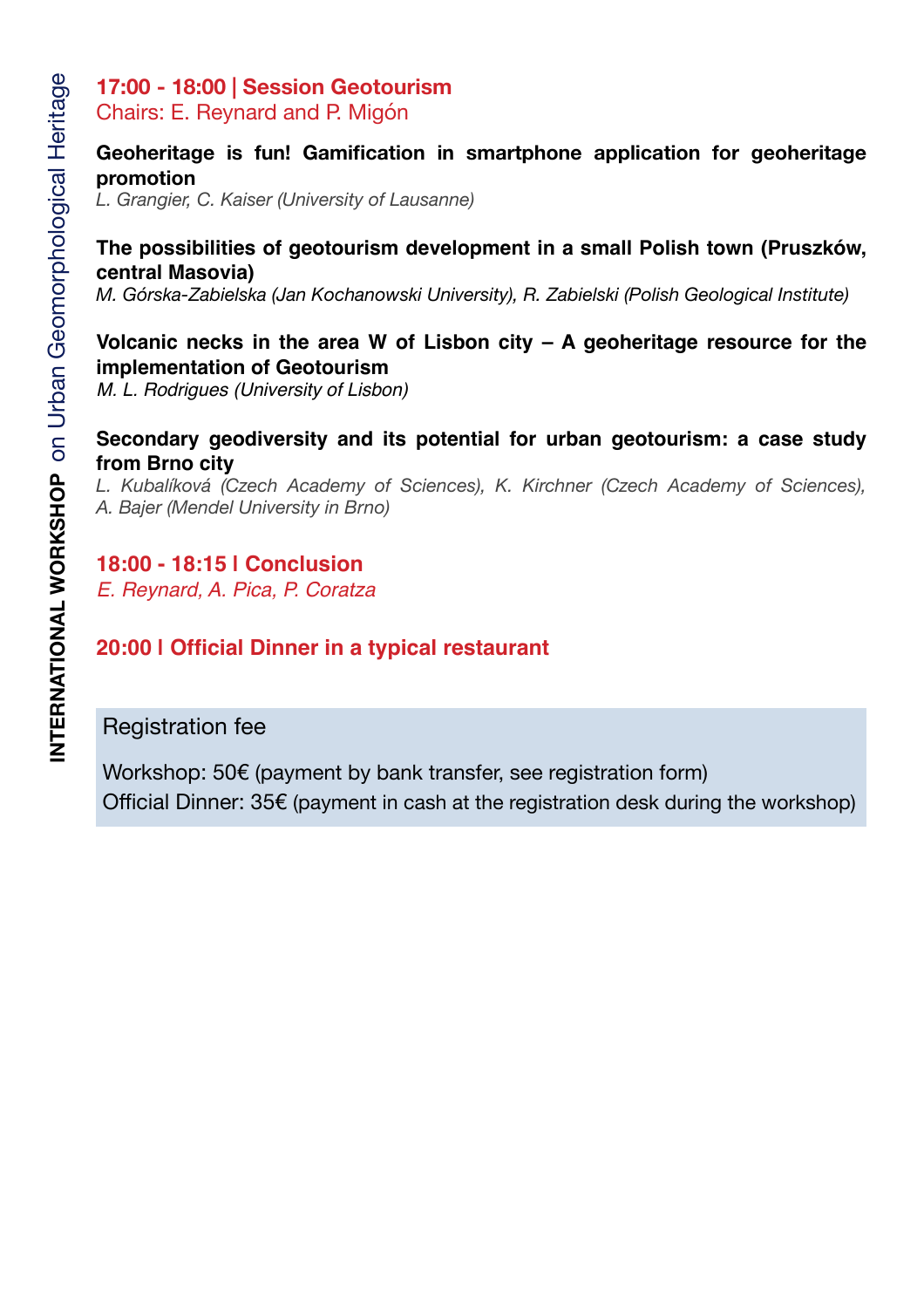# **Fieldtrip Saturday 29 October 2016 "The geomorphological heritage of Rome"**

The excursion will focus on the geomorphology of Rome, the relationships between landforms and urbanization, and the geomorphological heritage and its use for the development of urban geotourism.

The geotourist itinerary covers the Aventino Palatino and Campidoglio hills area, Tiberina Island will be the turning point to close a circular track. Lots of the most spectacular historical-archaeological sites of Rome will be looked from a geological-geomorphological point of view (Circo Massimo, Forum Boarium, Tarpeian Rock geosite, Marcello's Theatre, Tiberina Island geomorphosite, Giardino degli Aranci). The mobile application 'Geoguide Rome' (ESD Sapienza & IGD Lausanne) will support the visit such as our expert guides explanations.

Registration fee: 20€ (metro, pic-nic, material). Payment in cash at the registration desk during the workshop.

The number of participants is limited to 40. Please book in advance: the fee is due at registration desk on conference day.

The field trip start at 9 am. Meeting point at the Circo Massimo metro stop, on the metro B line at Viale Aventino-Via del Circo Massimo intersection (ahead the FAO building).

The excursion ends at 13pm at Aventino Hill. We will have a pic-nic in the park (Giardino degli Aranci).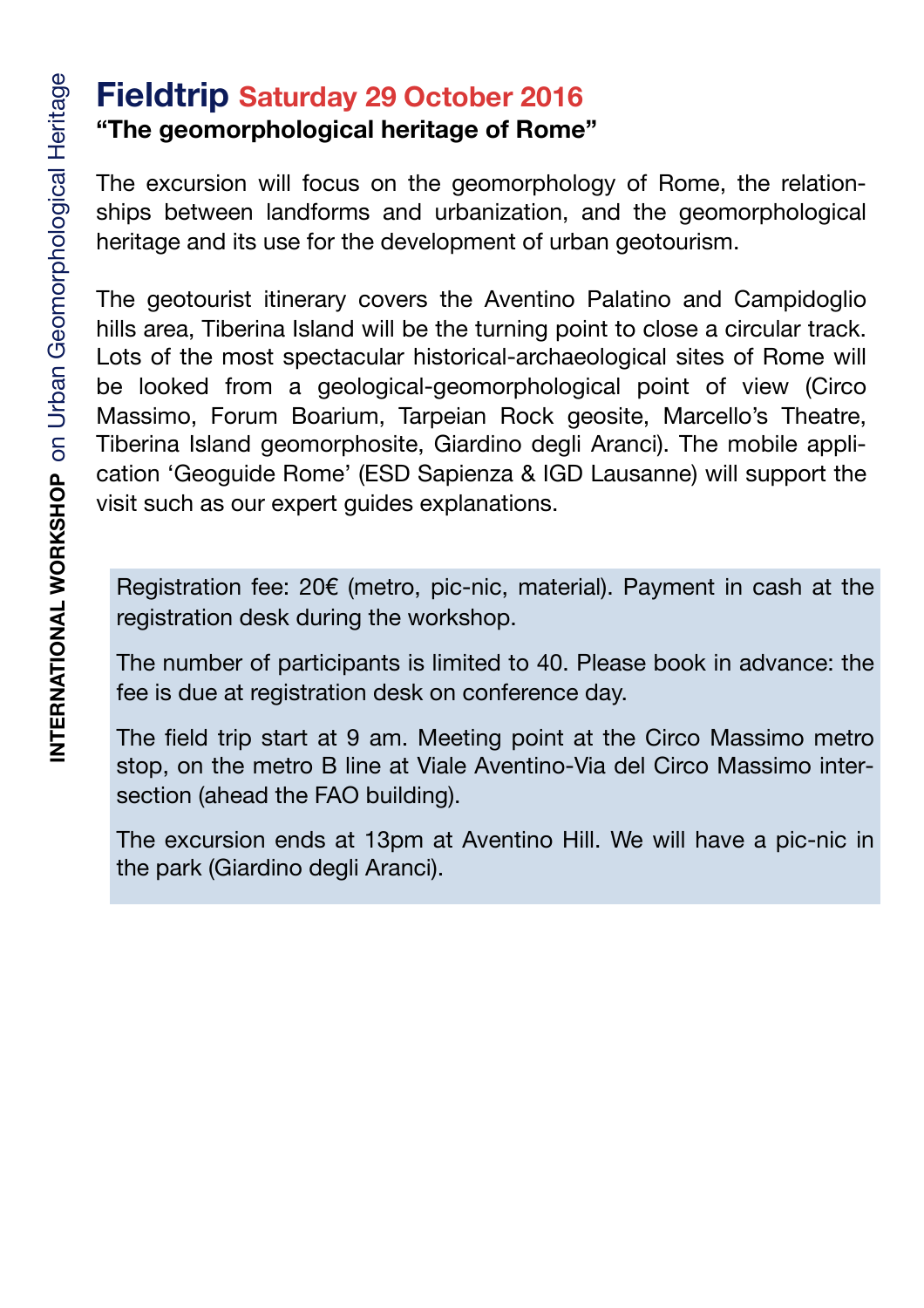# **Practical information:**

How to reach Sapienza University:



**1 Sapienza University**

From Termini Railway station you can reach Sapienza University

- By bus: number 310, stop at Viale dell'Università (1<sup>st</sup> or 2<sup>nd</sup> stop after crossing Viale delle Scienze)
- On foot: exit in Via Marsala and go straight along Via Marsala, then turn left on Via del Castro Pretorio, go straight until you reach the cross with Viale dell'Università. Go on along this street and reach Sapienza University after crossing Viale delle Scienze
- By Metro B:
	- Stop at Castro Pretorio, go straight along Viale CastrPretorio then turn left on Viale dell'Università, cross Viale delle Scienze and enter the Sapienza University at 2<sup>nd</sup> or 3<sup>rd</sup> way in
	- Stop at Policlinico, then go on along Viale Regina Elena and reach Sapienza **University**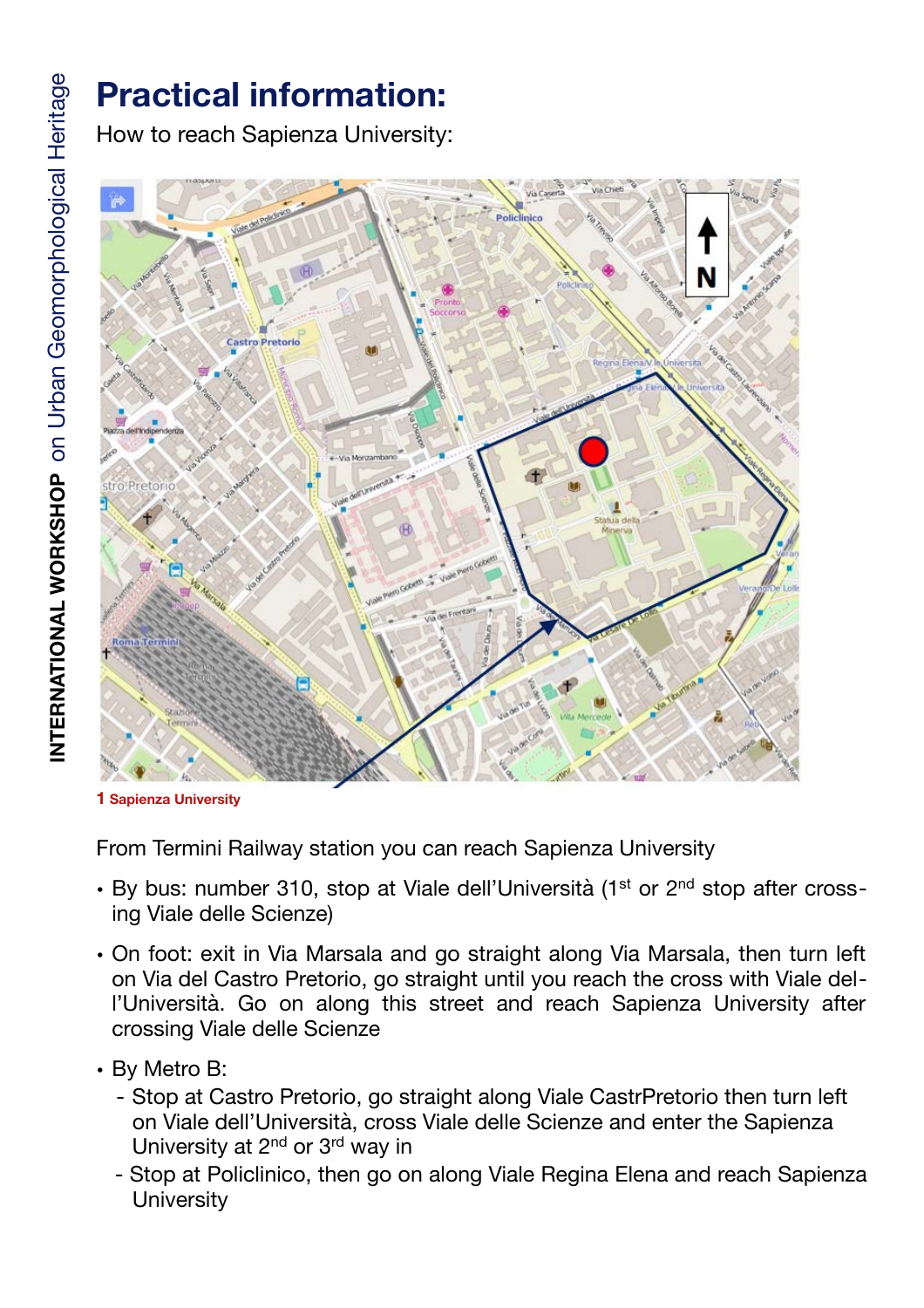

The Earth Sciences Department is building 5

**2 Sapienza University detailed Map with Earth Sciences Department**

The **Intensive Course** will be held at Sapienza University, Earth Sciences Department (Mineralogy and Geology building see figure 1  $\bigcirc$ ), Piazzale Aldo Moro, 5 – 00185 Rome Room n. 5 basement (see figure 3)

The **Conference** will take place at Sapienza University, Earth Sciences Department (Mineralogy and Geology building see figure 1  $\bigcirc$ ), Piazzale Aldo Moro, 5 – 00185 Rome Room Lucchesi mezzanine (see figure 3)